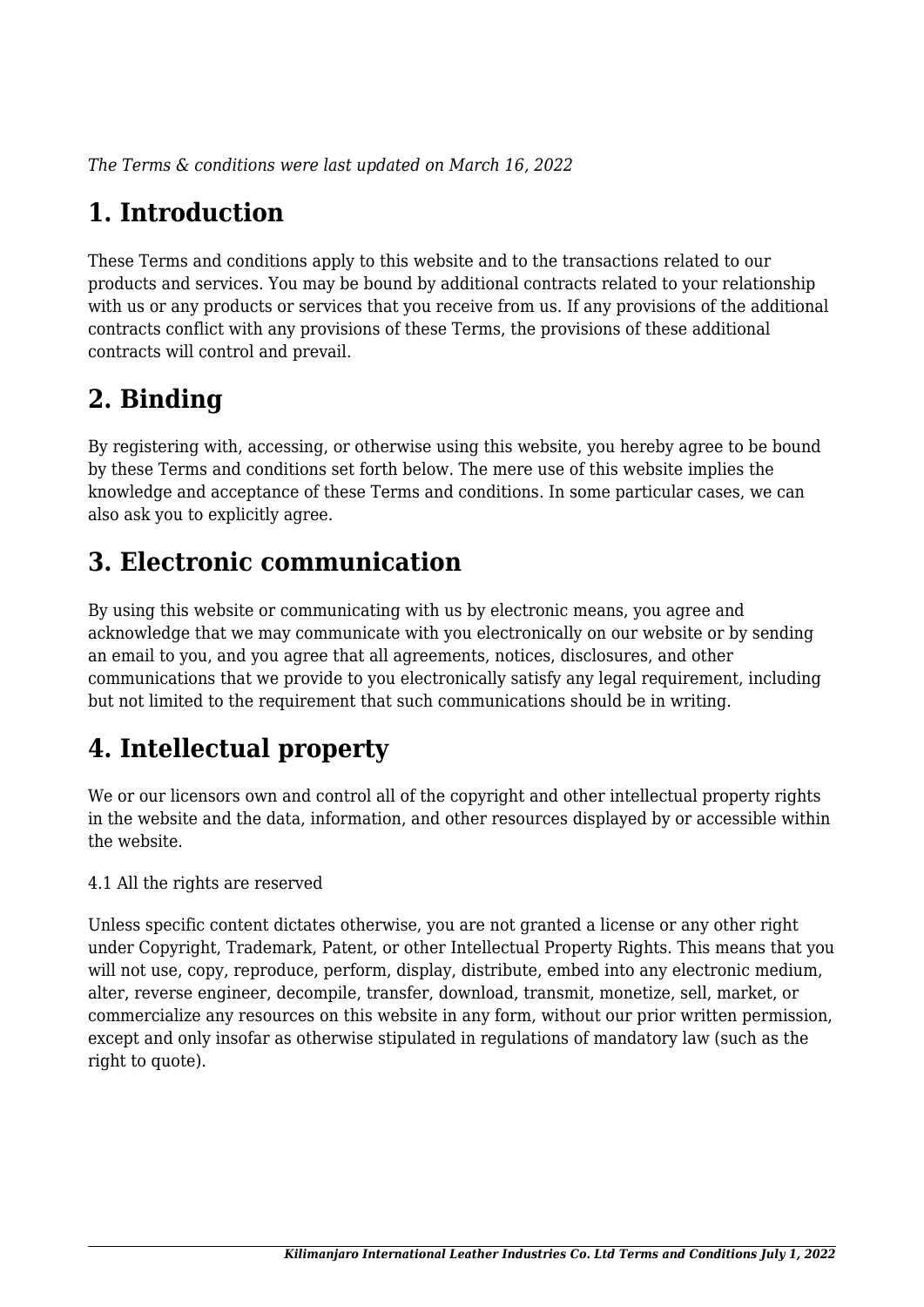## **5. Newsletter**

Notwithstanding the foregoing, you may forward our newsletter in the electronic form to others who may be interested in visiting our website.

# **6. Third-party property**

Our website may include hyperlinks or other references to other party's websites. We do not monitor or review the content of other party's websites which are linked to from this website. Products or services offered by other websites shall be subject to the applicable Terms and Conditions of those third parties. Opinions expressed or material appearing on those websites are not necessarily shared or endorsed by us.

We will not be responsible for any privacy practices or content of these sites. You bear all risks associated with the use of these websites and any related third-party services. We will not accept any responsibility for any loss or damage in whatever manner, however caused, resulting from your disclosure to third parties of personal information.

### **7. Responsible use**

By visiting our website, you agree to use it only for the purposes intended and as permitted by these Terms, any additional contracts with us, and applicable laws, regulations, and generally accepted online practices and industry guidelines. You must not use our website or services to use, publish or distribute any material which consists of (or is linked to) malicious computer software; use data collected from our website for any direct marketing activity, or conduct any systematic or automated data collection activities on or in relation to our website.

Engaging in any activity that causes, or may cause, damage to the website or that interferes with the performance, availability, or accessibility of the website is strictly prohibited.

# **8. Registration**

You may register for an account with our website. During this process, you may be required to choose a password. You are responsible for maintaining the confidentiality of passwords and account information and agree not to share your passwords, account information, or secured access to our website or services with any other person. You must not allow any other person to use your account to access the website because you are responsible for all activities that occur through the use of your passwords or accounts. You must notify us immediately if you become aware of any disclosure of your password.

After account termination, you will not attempt to register a new account without our permission.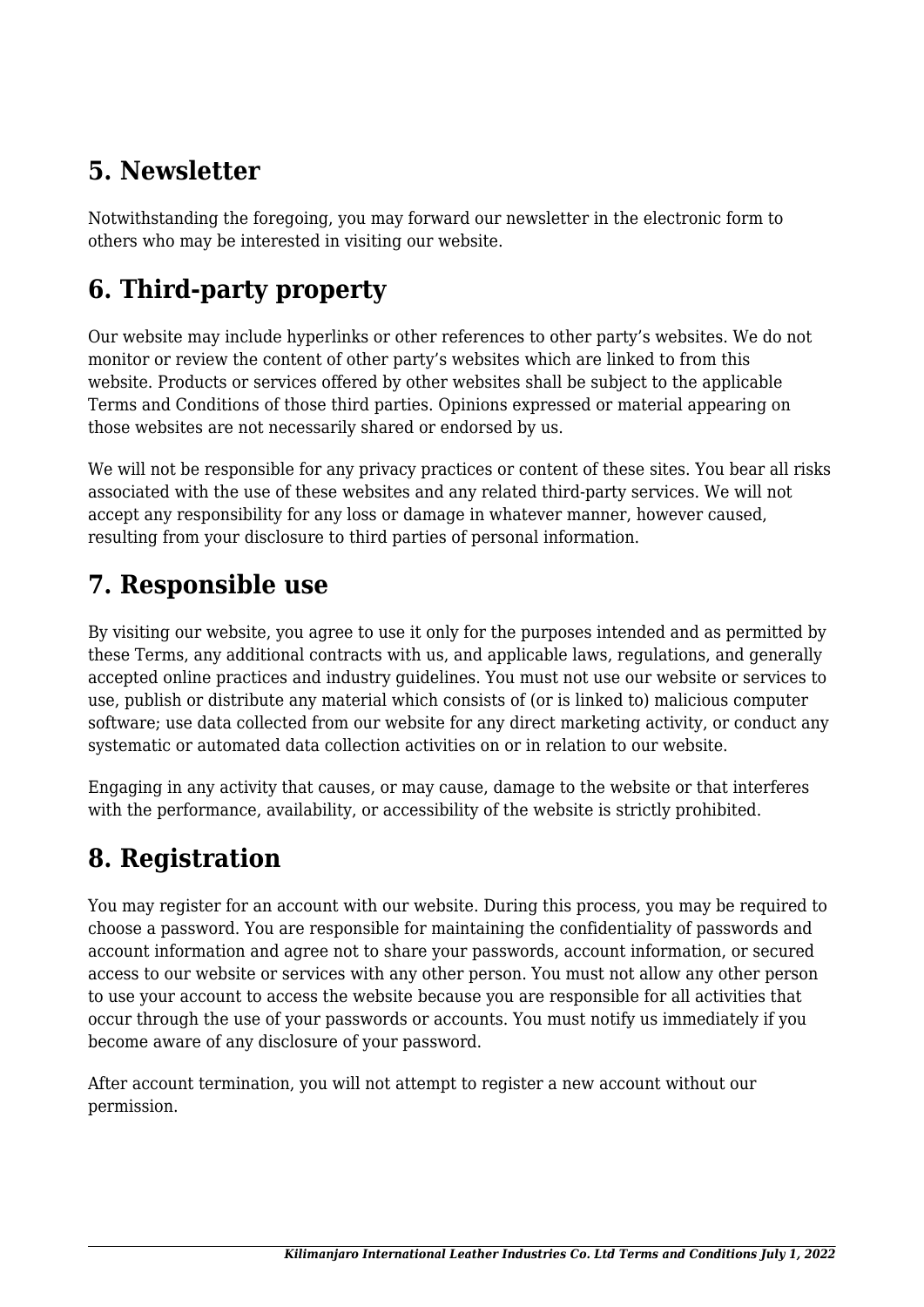# **9. Refund and Return policy**

#### 9.1 Right of withdrawal

You have the right to withdraw from this contract within 14 days without giving any reason.

The withdrawal period will expire after 14 days from the day on which you acquire, or a thirdparty other than the carrier and indicated by you acquires, physical possession of the goods.

To exercise the right of withdrawal, you must inform us of your decision to withdraw from this contract by an unequivocal statement (for example a letter sent by post, fax, or email). Our contact details can be found below. You may use the attached model [withdrawal form](https://klicl.co.tz/wp-content/uploads/complianz/withdrawal-forms/withdrawal-form-en.pdf), but it is not obligatory.

If you use this option, we will communicate to you an acknowledgement of receipt of such a withdrawal on a durable medium (for example by email) without delay.

To meet the withdrawal deadline, it is sufficient for you to send your communication concerning your exercise of the right of withdrawal before the withdrawal period has expired.

#### 9.2 Effects of withdrawal

If you withdraw from this contract, we shall reimburse you all payments received from you, including the costs of delivery (with the exception of the supplementary costs resulting from your choice of a type of delivery other than the least expensive type of standard delivery offered by us), without undue delay and in any event not later than 14 days from the day on which we are informed about your decision to withdraw from this contract. We will carry out such reimbursement using the same means of payment as you used for the initial transaction unless you have expressly agreed otherwise; in any event, you will not incur any fees as a result of such reimbursement.

We will collect the goods.

You will have to bear the direct cost of returning the goods.

You are only liable for any diminished value of the goods resulting from the handling other than what is necessary to establish the nature, characteristics, and functioning of the goods.

Please note that there are some legal exceptions to the right to withdraw, and some items can therefore not be returned or exchanged. We will let you know if this applies in your particular case.

### **10. Content posted by you**

We may provide various open communication tools on our website, such as blog comments, blog posts, forums, message boards, ratings and reviews, and various social media services. It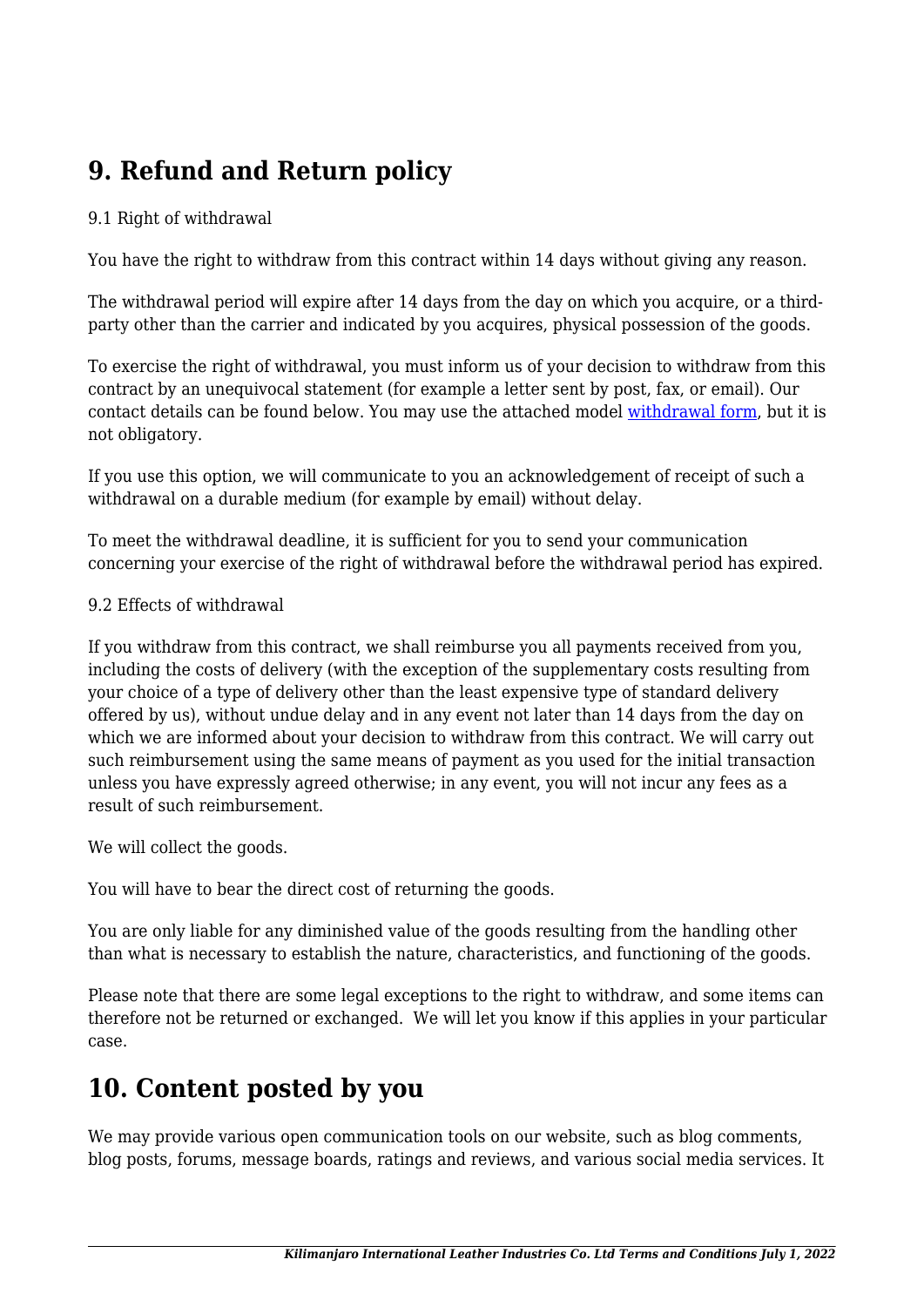might not be feasible for us to screen or monitor all content that you or others may share or submit on or through our website. However, we reserve the right to review the content and to monitor all use of and activity on our website, and remove or reject any content in our sole discretion. By posting information or otherwise using any open communication tools as mentioned, you agree that your content will comply with these Terms and Conditions and must not be illegal or unlawful or infringe any person's legal rights.

# **11. Idea submission**

Do not submit any ideas, inventions, works of authorship, or other information that can be considered your own intellectual property that you would like to present to us unless we have first signed an agreement regarding the intellectual property or a non-disclosure agreement. If you disclose it to us absent such written agreement, you grant to us a worldwide, irrevocable, non-exclusive, royalty-free license to use, reproduce, store, adapt, publish, translate and distribute your content in any existing or future media.

## **12. Termination of use**

We may, in our sole discretion, at any time modify or discontinue access to, temporarily or permanently, the website or any Service thereon. You agree that we will not be liable to you or any third party for any such modification, suspension or discontinuance of your access to, or use of, the website or any content that you may have shared on the website. You will not be entitled to any compensation or other payment, even if certain features, settings, and/or any Content you have contributed or have come to rely on, are permanently lost. You must not circumvent or bypass, or attempt to circumvent or bypass, any access restriction measures on our website.

# **13. Warranties and liability**

Nothing in this section will limit or exclude any warranty implied by law that it would be unlawful to limit or to exclude. This website and all content on the website are provided on an "as is" and "as available" basis and may include inaccuracies or typographical errors. We expressly disclaim all warranties of any kind, whether express or implied, as to the availability, accuracy, or completeness of the Content. We make no warranty that:

- this website or our products or services will meet your requirements;
- this website will be available on an uninterrupted, timely, secure, or error-free basis;
- the quality of any product or service purchased or obtained by you through this website will meet your expectations.

Nothing on this website constitutes or is meant to constitute, legal, financial or medical advice of any kind. If you require advice you should consult an appropriate professional.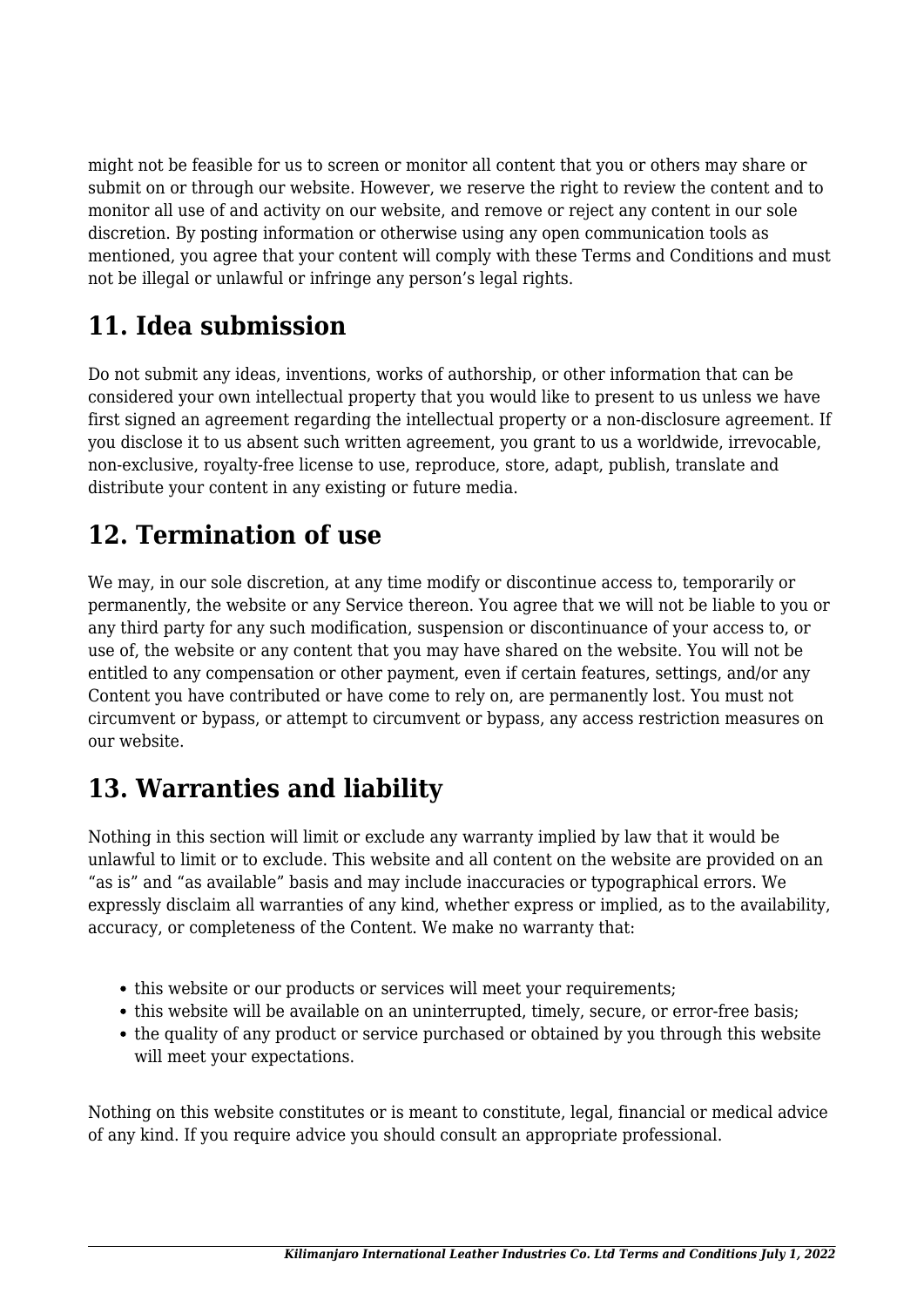The following provisions of this section will apply to the maximum extent permitted by applicable law and will not limit or exclude our liability in respect of any matter which it would be unlawful or illegal for us to limit or to exclude our liability. In no event will we be liable for any direct or indirect damages (including any damages for loss of profits or revenue, loss or corruption of data, software or database, or loss of or harm to property or data) incurred by you or any third party, arising from your access to, or use of, our website.

Except to the extent any additional contract expressly states otherwise, our maximum liability to you for all damages arising out of or related to the website or any products and services marketed or sold through the website, regardless of the form of legal action that imposes liability (whether in contract, equity, negligence, intended conduct, tort or otherwise) will be limited to the total price that you paid to us to purchase such products or services or use the website. Such limit will apply in the aggregate to all of your claims, actions and causes of action of every kind and nature.

## **14. Privacy**

To access our website and/or services, you may be required to provide certain information about yourself as part of the registration process. You agree that any information you provide will always be accurate, correct, and up to date.

We take your personal data seriously and are committed to protecting your privacy. We will not use your email address for unsolicited mail. Any emails sent by us to you will only be in connection with the provision of agreed products or services.

# **15. Accessibility**

We are committed to making the content we provide accessible to individuals with disabilities. If you have a disability and are unable to access any portion of our website due to your disability, we ask you to give us a notice including a detailed description of the issue you encountered. If the issue is readily identifiable and resolvable in accordance with industrystandard information technology tools and techniques we will promptly resolve it.

# **16. Export restrictions / Legal compliance**

Access to the website from territories or countries where the Content or purchase of the products or Services sold on the website is illegal is prohibited. You may not use this website in violation of export laws and regulations of Tanzania.

# **17. Affiliate marketing**

Through this Website we may engage in affiliate marketing whereby we receive a percentage of or a commission on the sale of services or products on or through this website. We may also accept sponsorships or other forms of advertising compensation from businesses. This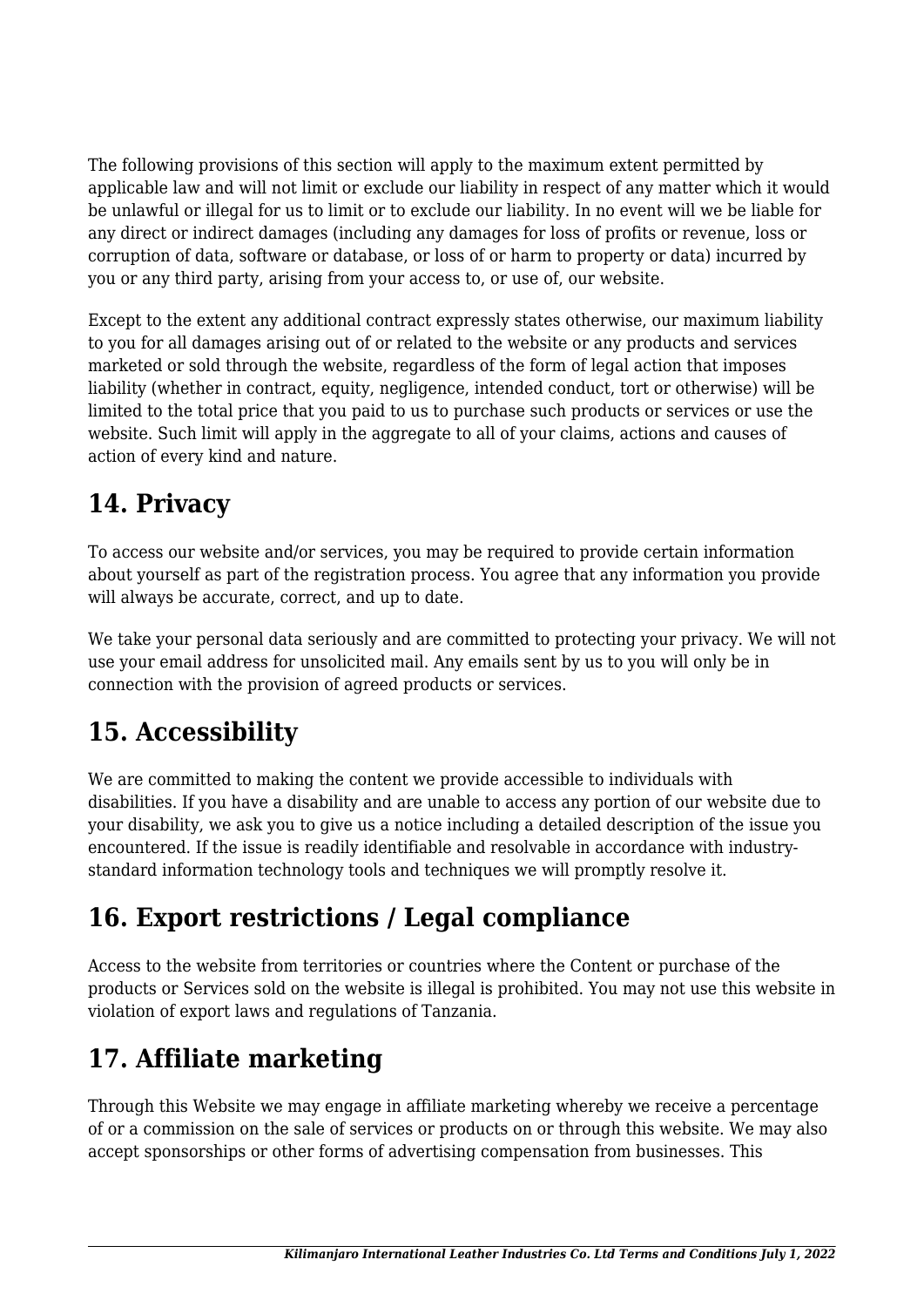disclosure is intended to comply with legal requirements on marketing and advertising which may apply, such as the US Federal Trade Commission Rules.

# **18. Assignment**

You may not assign, transfer or sub-contract any of your rights and/or obligations under these Terms and conditions, in whole or in part, to any third party without our prior written consent. Any purported assignment in violation of this Section will be null and void.

# **19. Breaches of these Terms and conditions**

Without prejudice to our other rights under these Terms and Conditions, if you breach these Terms and Conditions in any way, we may take such action as we deem appropriate to deal with the breach, including temporarily or permanently suspending your access to the website, contacting your internet service provider to request that they block your access to the website, and/or commence legal action against you.

## **20. Force majeure**

Except for obligations to pay money hereunder, no delay, failure or omission by either party to carry out or observe any of its obligations hereunder will be deemed to be a breach of these Terms and conditions if and for as long as such delay, failure or omission arises from any cause beyond the reasonable control of that party.

# **21. Indemnification**

You agree to indemnify, defend and hold us harmless, from and against any and all claims, liabilities, damages, losses and expenses, relating to your violation of these Terms and conditions, and applicable laws, including intellectual property rights and privacy rights. You will promptly reimburse us for our damages, losses, costs and expenses relating to or arising out of such claims.

### **22. Waiver**

Failure to enforce any of the provisions set out in these Terms and Conditions and any Agreement, or failure to exercise any option to terminate, shall not be construed as waiver of such provisions and shall not affect the validity of these Terms and Conditions or of any Agreement or any part thereof, or the right thereafter to enforce each and every provision.

### **23. Language**

These Terms and Conditions will be interpreted and construed exclusively in English. All notices and correspondence will be written exclusively in that language.